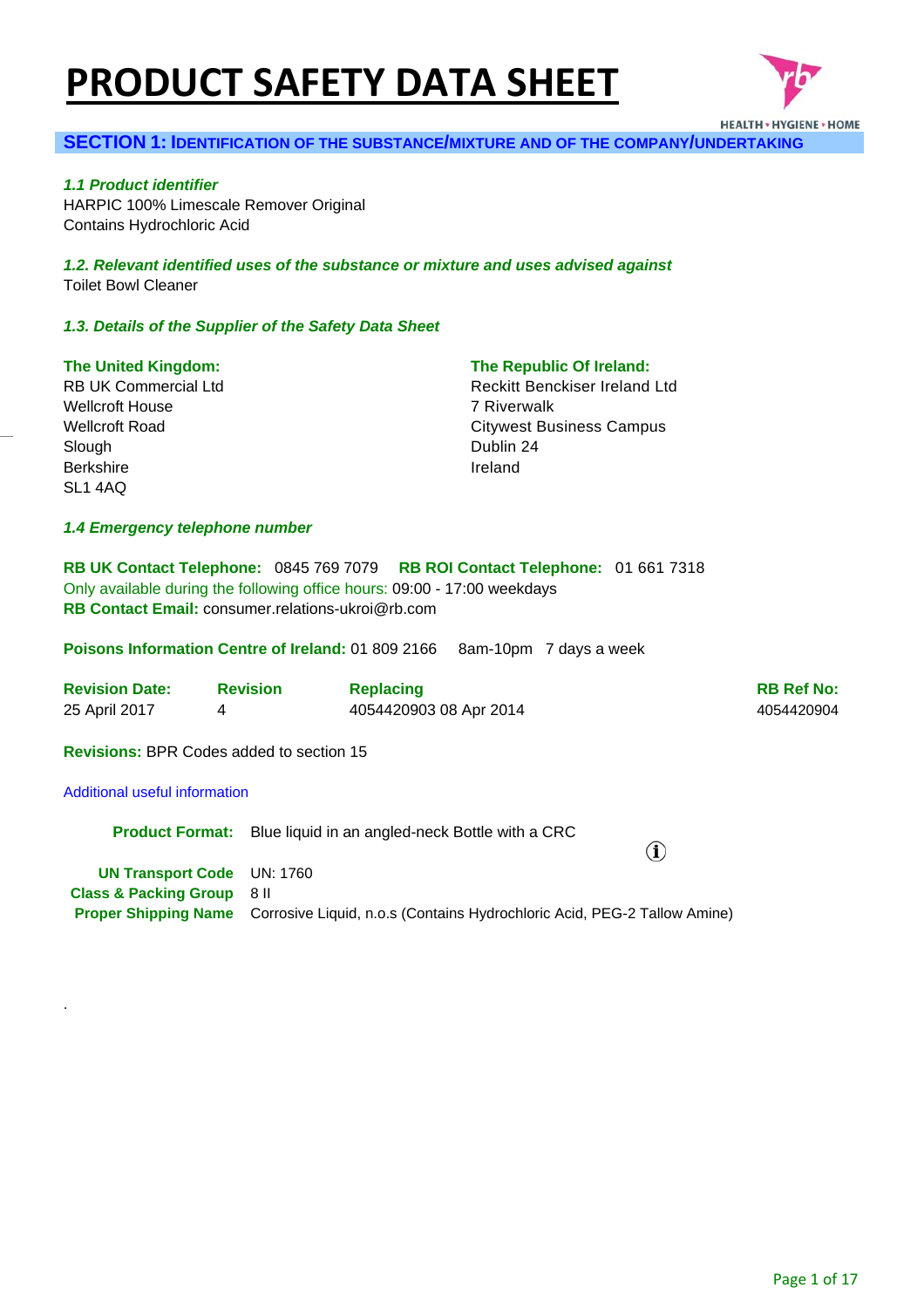# **SECTION 2: HAZARDS IDENTIFICATION**



## 2.1 Classification of the substance or mixture

**Product definition** 

Classification according to Regulation (EC) No. 1272/2008 [CLP/GHS] Skin Corr. 1, H314

: Mixture

See Section 16 for the full text of the R phrases or H statements declared above. See Section 11 for more detailed information on health effects and symptoms.

2.2 Label elements **Hazard pictograms** 



| <b>Signal word</b>                                                   | : Danger                                                                                                                                                                                                                                                                                                                                                                                                                                                                                                                                                                                             |
|----------------------------------------------------------------------|------------------------------------------------------------------------------------------------------------------------------------------------------------------------------------------------------------------------------------------------------------------------------------------------------------------------------------------------------------------------------------------------------------------------------------------------------------------------------------------------------------------------------------------------------------------------------------------------------|
| <b>Hazard statements</b>                                             | : Causes severe skin burns and eye damage.                                                                                                                                                                                                                                                                                                                                                                                                                                                                                                                                                           |
| <b>Precautionary statements</b>                                      |                                                                                                                                                                                                                                                                                                                                                                                                                                                                                                                                                                                                      |
| General                                                              | : Read label before use. Keep out of reach of children. If medical advice is needed,<br>have product container or label at hand.                                                                                                                                                                                                                                                                                                                                                                                                                                                                     |
| <b>Prevention</b>                                                    | : Do not breathe vapor. Wear protective gloves and eye/face protection. Wash<br>contaminated clothing before reuse. Wash hands thoroughly after handling.                                                                                                                                                                                                                                                                                                                                                                                                                                            |
| <b>Response</b>                                                      | : IF INHALED: Remove victim to fresh air and keep at rest in a position comfortable<br>for breathing. Immediately call a POISON CENTER or physician.<br>IF SWALLOWED: Rinse mouth. Do NOT induce vomiting. Immediately call a<br>POISON CENTER or physician.<br>IF ON SKIN: Remove/Take off immediately all contaminated clothing. Rinse skin<br>with water. Immediately call a POISON CENTER or physician.<br>IF IN EYES: Rinse cautiously with water for several minutes. Remove contact<br>lenses, if present and easy to do. Continue rinsing. Immediately call a POISON<br>CENTER or physician. |
| <b>Storage</b>                                                       | : Store locked up.                                                                                                                                                                                                                                                                                                                                                                                                                                                                                                                                                                                   |
| <b>Disposal</b>                                                      | : Dispose of contents and container in accordance with all local, regional, national<br>and international regulations.                                                                                                                                                                                                                                                                                                                                                                                                                                                                               |
| <b>Hazardous ingredients</b><br>(CLP)                                | : hydrochloric acid; Ethanol, 2,2'-iminobis-, N-tallow alkyl derivs.                                                                                                                                                                                                                                                                                                                                                                                                                                                                                                                                 |
| <b>Supplemental label</b><br>elements (CLP)                          | : Not applicable.                                                                                                                                                                                                                                                                                                                                                                                                                                                                                                                                                                                    |
| Special packaging requirements                                       |                                                                                                                                                                                                                                                                                                                                                                                                                                                                                                                                                                                                      |
| <b>Containers to be fitted</b><br>with child-resistant<br>fastenings | : Yes, applicable.                                                                                                                                                                                                                                                                                                                                                                                                                                                                                                                                                                                   |
| Tactile warning of danger : Yes, applicable.                         |                                                                                                                                                                                                                                                                                                                                                                                                                                                                                                                                                                                                      |
| 2.3 Other hazards                                                    |                                                                                                                                                                                                                                                                                                                                                                                                                                                                                                                                                                                                      |
| Other hazards which do<br>not result in classification               | : None known.                                                                                                                                                                                                                                                                                                                                                                                                                                                                                                                                                                                        |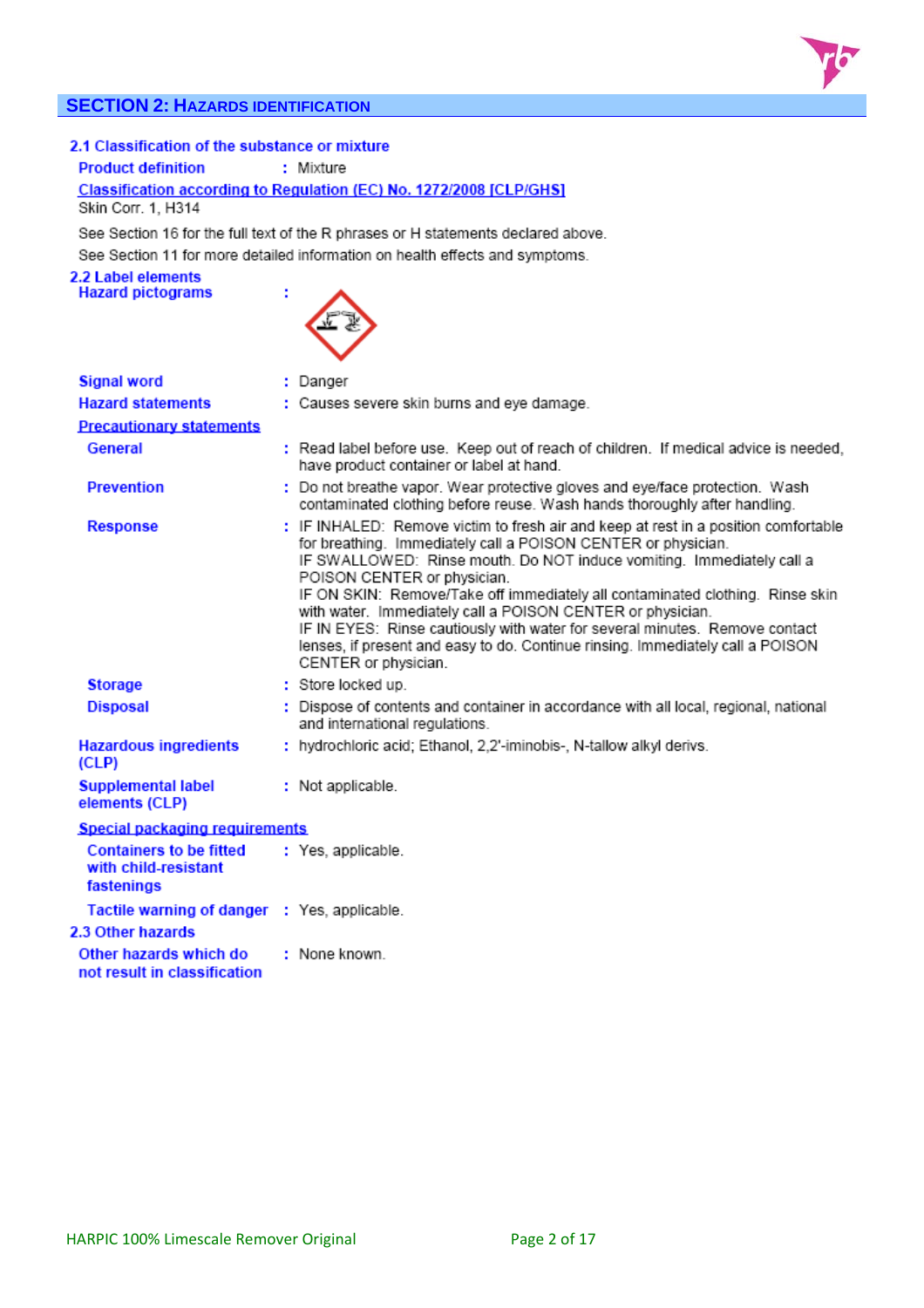

# **SECTION 3: COMPOSITION/INFORMATION ON INGREDIENTS**

|  |  | <b>Substance/mixture</b> |  |
|--|--|--------------------------|--|

: Mixture

|                                                                             |                                                        |          |                                                                                                             | <b>Classification</b>                                                                                                                            |             |
|-----------------------------------------------------------------------------|--------------------------------------------------------|----------|-------------------------------------------------------------------------------------------------------------|--------------------------------------------------------------------------------------------------------------------------------------------------|-------------|
| Product/ingredient<br>name                                                  | <b>Identifiers</b>                                     | %        | 67/548/EEC                                                                                                  | <b>Regulation (EC) No.</b><br>1272/2008 [CLP]                                                                                                    | <b>Type</b> |
| Hydrogen chloride                                                           | EC: 231-595-7<br>CAS: 7647-01-0<br>Index: 017-002-01-X | 5 - 10   | C: R34<br>Xi; R37                                                                                           | Skin Corr. 1B, H314<br>Eye Dam. 1, H318<br>STOT SE 3, H335<br>(Respiratory tract<br>irritation)                                                  | [1] [2]     |
| Tallowbis<br>(2-hydroxyethyl)amine                                          | EC: 263-177-5<br>ICAS: 61791-44-4                      | < 2.5    | Xn; R22<br>C; R34<br>N; R50                                                                                 | Acute Tox. 4, H302<br>Skin Corr. 1C, H314<br>Eye Dam. 1, H318<br>Aquatic Acute 1, H400                                                           | $[1]$       |
| Quaternary<br>ammonium<br>compounds,<br>trimethyltallow alkyl,<br>chlorides | EC: 232-447-4<br>CAS: 8030-78-2                        | $0.25 -$ | Xn; R22<br>C; R34<br>N: R50                                                                                 | Acute Tox. 4, H302<br>Skin Corr. 1A, H314<br>Eye Irrit. 2, H319<br>Aquatic Acute 1, H400                                                         | $[1]$       |
| Alcohols, C10-16,<br>ethoxylated                                            | EC: 500-182-6<br>CAS: 68002-97-1                       | $0.25 -$ | Xn: R22<br>Xi: R41<br>N: R50<br>See Section 16 for<br>the full text of the R-<br>phrases declared<br>above. | Acute Tox, 4, H302<br>Eye Dam. 1, H318<br>Aquatic Acute 1, H400<br>See Section 16 for the<br>full text of the H<br>statements declared<br>above. | $[1]$       |

# EU Regulation (EC) No. 1907/2006 (REACH)

Annex XIV - List of substances subject to authorization

# **Annex XIV**

None of the components are listed.

**Substances of very high concern** 

None of the components are listed.

Annex XVII - Restrictions : Not applicable. on the manufacture. placing on the market and use of certain dangerous substances, mixtures and articles

There are no additional ingredients present which, within the current knowledge of the supplier and in the concentrations applicable, are classified as hazardous to health or the environment, are PBTs or vPvBs or have been assigned a workplace exposure limit and hence require reporting in this section.

Type

[1] Substance classified with a health or environmental hazard

[2] Substance with a workplace exposure limit

[3] Substance meets the criteria for PBT according to Regulation (EC) No. 1907/2006, Annex XIII

[4] Substance meets the criteria for vPvB according to Regulation (EC) No. 1907/2006, Annex XIII

[5] Substance of equivalent concern

Occupational exposure limits, if available, are listed in Section 8.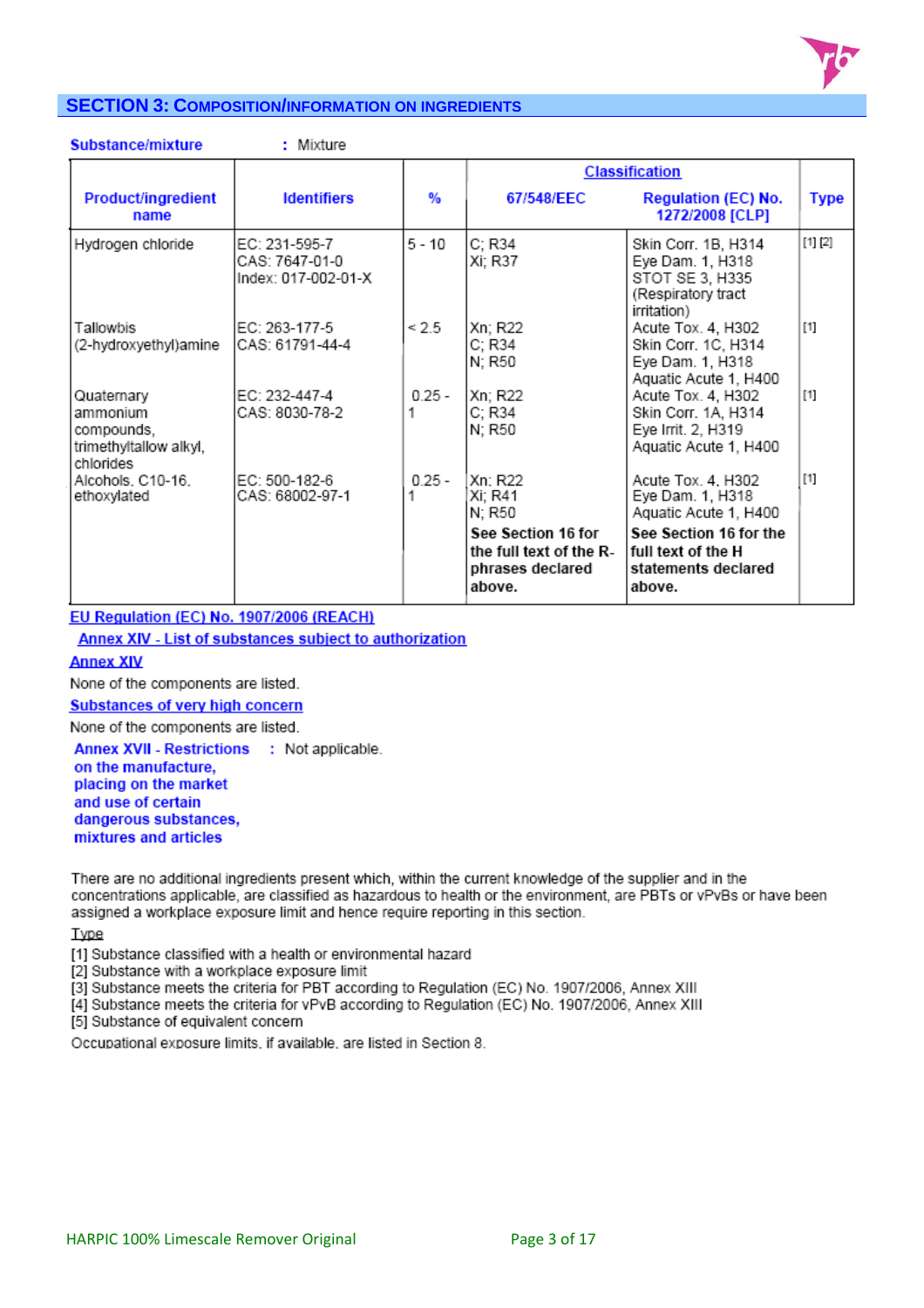# **SECTION 4: FIRST AID MEASURES**



| 4.1 Description of first aid measures |                                                                                                                                                                                                                                                                                                                                                                                                                                                                                                                                                                                                                                                                                                                                                |
|---------------------------------------|------------------------------------------------------------------------------------------------------------------------------------------------------------------------------------------------------------------------------------------------------------------------------------------------------------------------------------------------------------------------------------------------------------------------------------------------------------------------------------------------------------------------------------------------------------------------------------------------------------------------------------------------------------------------------------------------------------------------------------------------|
| Eye contact                           | : Get medical attention immediately. Call a poison center or physician. Immediately<br>flush eyes with plenty of water, occasionally lifting the upper and lower eyelids.<br>Check for and remove any contact lenses. Continue to rinse for at least 10 minutes.<br>Chemical burns must be treated promptly by a physician.                                                                                                                                                                                                                                                                                                                                                                                                                    |
| <b>Inhalation</b>                     | : Get medical attention immediately. Call a poison center or physician. Remove<br>victim to fresh air and keep at rest in a position comfortable for breathing. If it is<br>suspected that fumes are still present, the rescuer should wear an appropriate mask<br>or self-contained breathing apparatus. If not breathing, if breathing is irregular or if<br>respiratory arrest occurs, provide artificial respiration or oxygen by trained personnel.<br>It may be dangerous to the person providing aid to give mouth-to-mouth<br>resuscitation. If unconscious, place in recovery position and get medical attention<br>immediately. Maintain an open airway.                                                                             |
| <b>Skin contact</b>                   | : Get medical attention immediately. Call a poison center or physician. Wash<br>contaminated skin with soap and water. Remove contaminated clothing and shoes.<br>Wash contaminated clothing thoroughly with water before removing it, or wear<br>gloves. Continue to rinse for at least 10 minutes. Chemical burns must be treated<br>promptly by a physician.                                                                                                                                                                                                                                                                                                                                                                                |
| Ingestion                             | : Get medical attention immediately. Call a poison center or physician. Wash out<br>mouth with water. Remove dentures if any. Move to fresh air. If material has been<br>swallowed and the exposed person is conscious, give small quantities of water to<br>drink. Stop if the exposed person feels sick as vomiting may be dangerous. Do not<br>induce vomiting unless directed to do so by medical personnel. If vomiting occurs,<br>the head should be kept low so that vomit does not enter the lungs. Chemical burns<br>must be treated promptly by a physician. Never give anything by mouth to an<br>unconscious person. If unconscious, place in recovery position and get medical<br>attention immediately. Maintain an open airway. |
| <b>Protection of first-aiders</b>     | : No action shall be taken involving any personal risk or without suitable training. If it<br>is suspected that fumes are still present, the rescuer should wear an appropriate<br>mask or self-contained breathing apparatus. It may be dangerous to the person<br>providing aid to give mouth-to-mouth resuscitation. Wash contaminated clothing<br>thoroughly with water before removing it, or wear gloves.                                                                                                                                                                                                                                                                                                                                |

# 4.2 Most important symptoms and effects, both acute and delayed

| <b>Potential acute health effects</b> |                                                                                                        |
|---------------------------------------|--------------------------------------------------------------------------------------------------------|
| Eye contact                           | : Causes serious eye damage.                                                                           |
| <b>Inhalation</b>                     | : May give off gas, vapor or dust that is very irritating or corrosive to the respiratory<br>system.   |
| <b>Skin contact</b>                   | : Causes severe burns.                                                                                 |
| Ingestion                             | : May cause burns to mouth, throat and stomach.                                                        |
| Over-exposure signs/symptoms          |                                                                                                        |
| Eye contact                           | : Adverse symptoms may include the following:<br>pain<br>watering<br>redness                           |
| <b>Inhalation</b>                     | $:$ No specific data.                                                                                  |
| <b>Skin contact</b>                   | : Adverse symptoms may include the following:<br>pain or irritation<br>redness<br>blistering may occur |
| Ingestion                             | : Adverse symptoms may include the following:<br>stomach pains                                         |
|                                       | 4.3 Indication of any immediate medical attention and special treatment needed                         |
| <b>Notes to physician</b>             | : Treat symptomatically.                                                                               |
| <b>Specific treatments</b>            | : No specific treatment.                                                                               |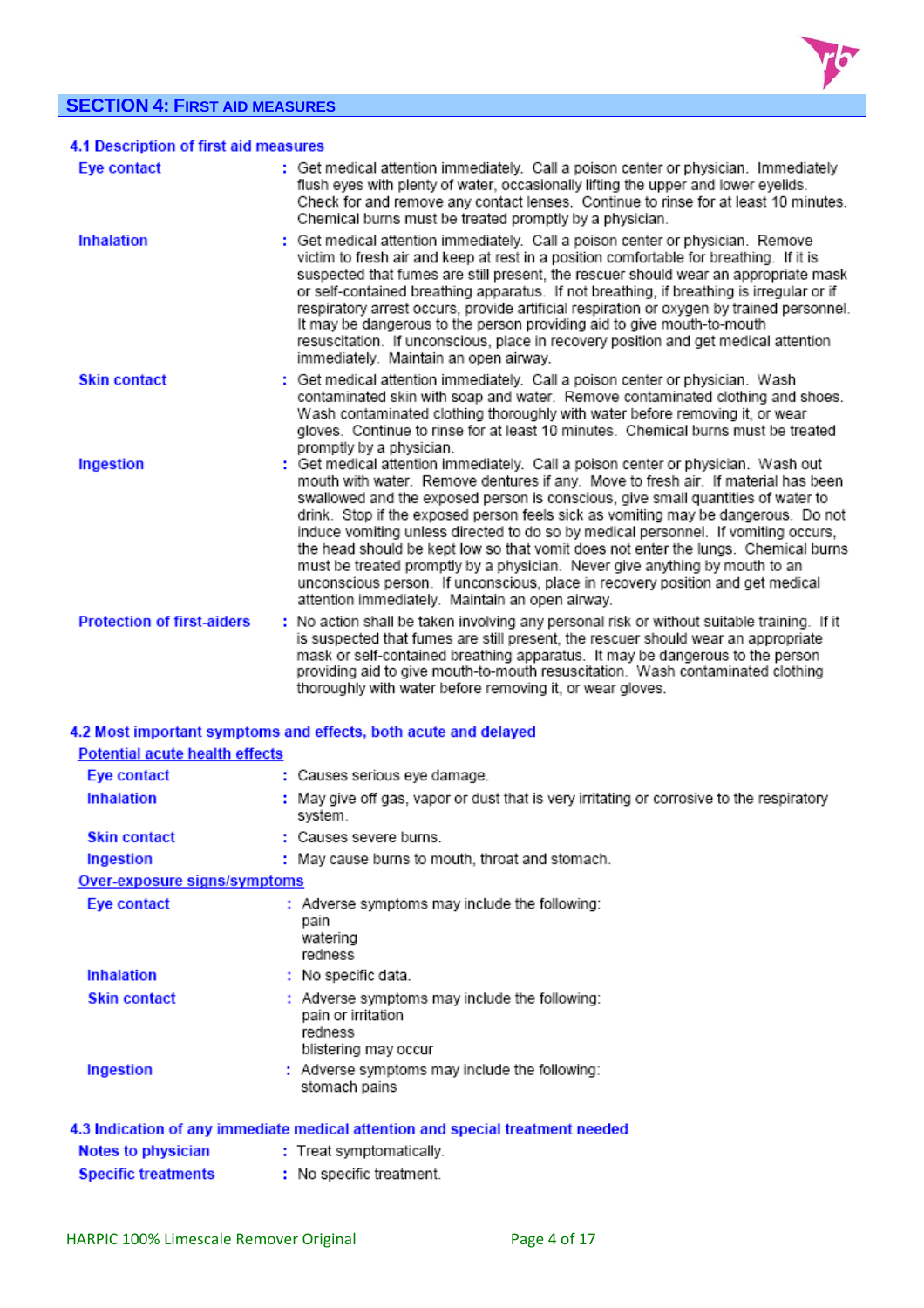# **SECTION 5: FIREFIGHTING MEASURES**



| 5.1 Extinguishing media<br>Suitable extinguishing<br>media | : Use an extinguishing agent suitable for the surrounding fire.                                                                                                                                                                                                                                                                                                       |
|------------------------------------------------------------|-----------------------------------------------------------------------------------------------------------------------------------------------------------------------------------------------------------------------------------------------------------------------------------------------------------------------------------------------------------------------|
| Unsuitable extinguishing<br>media                          | : None known.                                                                                                                                                                                                                                                                                                                                                         |
| 5.2 Special hazards arising from the substance or mixture  |                                                                                                                                                                                                                                                                                                                                                                       |
| <b>Hazards from the</b><br>substance or mixture            | : In a fire or if heated, a pressure increase will occur and the container may burst.                                                                                                                                                                                                                                                                                 |
| <b>Hazardous thermal</b><br>decomposition products         | : Decomposition products may include the following materials:<br>halogenated compounds                                                                                                                                                                                                                                                                                |
| 5.3 Advice for firefighters                                |                                                                                                                                                                                                                                                                                                                                                                       |
| <b>Special protective actions</b><br>for fire-fighters     | : Promptly isolate the scene by removing all persons from the vicinity of the incident if<br>there is a fire. No action shall be taken involving any personal risk or without<br>suitable training.                                                                                                                                                                   |
| <b>Special protective</b><br>equipment for fire-fighters   | : Fire-fighters should wear appropriate protective equipment and self-contained<br>breathing apparatus (SCBA) with a full face-piece operated in positive pressure<br>mode. Clothing for fire-fighters (including helmets, protective boots and gloves)<br>conforming to European standard EN 469 will provide a basic level of protection for<br>chemical incidents. |

# **SECTION 6: ACCIDENTAL RELEASE MEASURES**

# 6.1 Personal precautions, protective equipment and emergency procedures

| For non-emergency<br>personnel                            | : No action shall be taken involving any personal risk or without suitable training.<br>Evacuate surrounding areas. Keep unnecessary and unprotected personnel from<br>entering. Do not touch or walk through spilled material. Do not breathe vapor or<br>mist. Provide adequate ventilation. Wear appropriate respirator when ventilation is<br>inadequate. Put on appropriate personal protective equipment.                                                                                                                                                                                                                                                                                              |
|-----------------------------------------------------------|--------------------------------------------------------------------------------------------------------------------------------------------------------------------------------------------------------------------------------------------------------------------------------------------------------------------------------------------------------------------------------------------------------------------------------------------------------------------------------------------------------------------------------------------------------------------------------------------------------------------------------------------------------------------------------------------------------------|
| For emergency responders :                                | If specialised clothing is required to deal with the spillage, take note of any<br>information in Section 8 on suitable and unsuitable materials. See also the<br>information in "For non-emergency personnel".                                                                                                                                                                                                                                                                                                                                                                                                                                                                                              |
| <b>6.2 Environmental</b><br>precautions                   | : Avoid dispersal of spilled material and runoff and contact with soil, waterways,<br>drains and sewers. Inform the relevant authorities if the product has caused<br>environmental pollution (sewers, waterways, soil or air).                                                                                                                                                                                                                                                                                                                                                                                                                                                                              |
| 6.3 Methods and materials for containment and cleaning up |                                                                                                                                                                                                                                                                                                                                                                                                                                                                                                                                                                                                                                                                                                              |
| <b>Small spill</b>                                        | : Stop leak if without risk. Move containers from spill area. Dilute with water and mop<br>up if water-soluble. Alternatively, or if water-insoluble, absorb with an inert dry<br>material and place in an appropriate waste disposal container. Dispose of via a<br>licensed waste disposal contractor.                                                                                                                                                                                                                                                                                                                                                                                                     |
| Large spill                                               | : Stop leak if without risk. Move containers from spill area. Approach release from<br>upwind. Prevent entry into sewers, water courses, basements or confined areas.<br>Wash spillages into an effluent treatment plant or proceed as follows. Contain and<br>collect spillage with non-combustible, absorbent material e.g. sand, earth,<br>vermiculite or diatomaceous earth and place in container for disposal according to<br>local regulations. The spilled material may be neutralized with sodium carbonate,<br>sodium bicarbonate or sodium hydroxide. Dispose of via a licensed waste disposal<br>contractor. Contaminated absorbent material may pose the same hazard as the<br>spilled product. |
| 6.4 Reference to other<br>sections                        | : See Section 1 for emergency contact information.<br>See Section 8 for information on appropriate personal protective equipment.<br>See Section 13 for additional waste treatment information.                                                                                                                                                                                                                                                                                                                                                                                                                                                                                                              |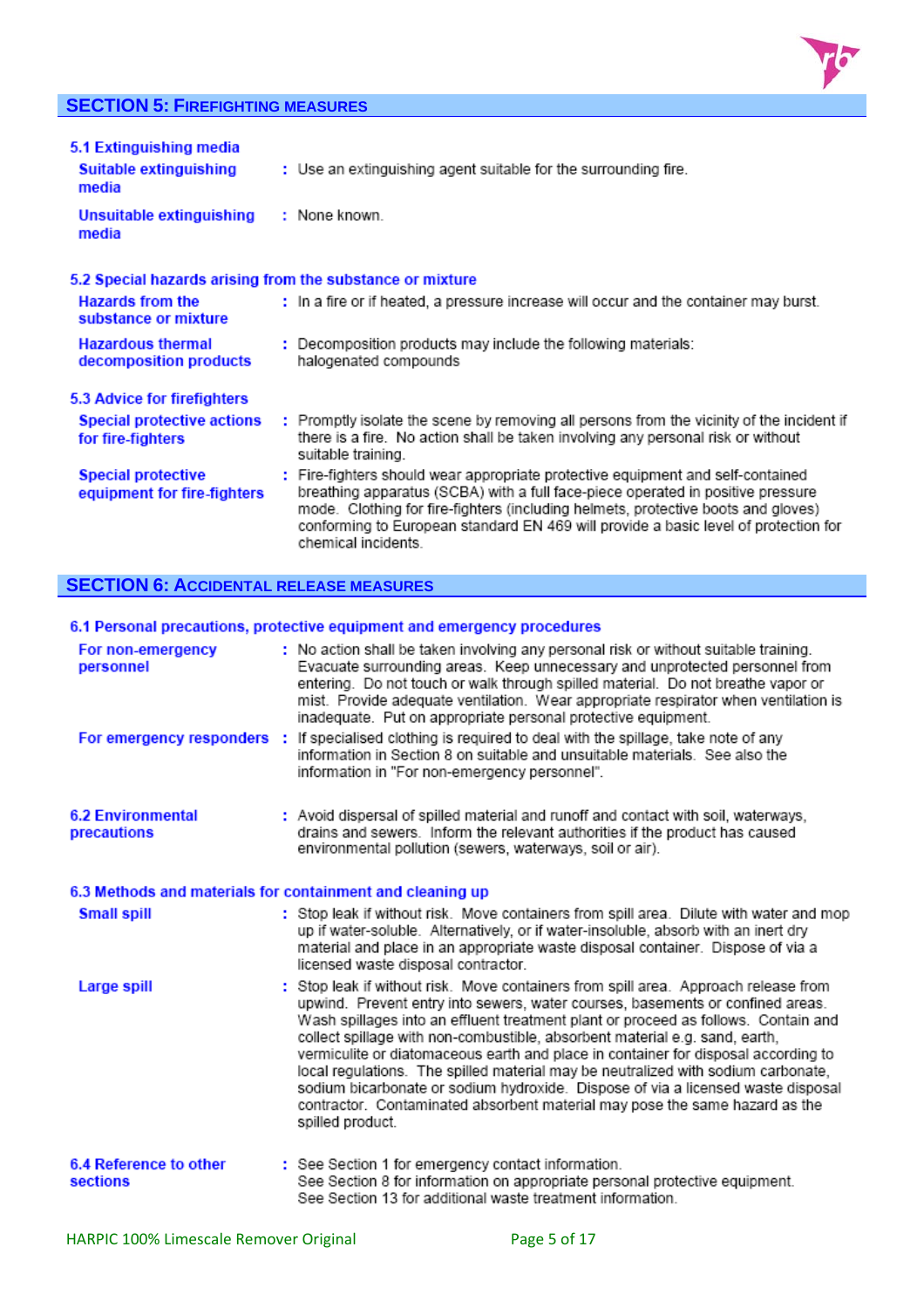

# **SECTION 7: HANDLING AND STORAGE**

The information in this section contains generic advice and guidance. The list of Identified Uses in Section 1 should be<br>consulted for any available use-specific information provided in the Exposure Scenario(s).

# 7.1 Precautions for safe handling

| <b>Protective measures</b><br><b>Advice on general</b><br>occupational hygiene | : Put on appropriate personal protective equipment (see Section 8). Do not get in<br>eyes or on skin or clothing. Do not breathe vapor or mist. Do not ingest. If during<br>normal use the material presents a respiratory hazard, use only with adequate<br>ventilation or wear appropriate respirator. Keep in the original container or an<br>approved alternative made from a compatible material, kept tightly closed when not<br>in use. Keep away from alkalis. Empty containers retain product residue and can<br>be hazardous. Do not reuse container.<br>: Eating, drinking and smoking should be prohibited in areas where this material is<br>handled, stored and processed. Workers should wash hands and face before<br>eating, drinking and smoking. Remove contaminated clothing and protective<br>equipment before entering eating areas. See also Section 8 for additional<br>information on hygiene measures. |
|--------------------------------------------------------------------------------|----------------------------------------------------------------------------------------------------------------------------------------------------------------------------------------------------------------------------------------------------------------------------------------------------------------------------------------------------------------------------------------------------------------------------------------------------------------------------------------------------------------------------------------------------------------------------------------------------------------------------------------------------------------------------------------------------------------------------------------------------------------------------------------------------------------------------------------------------------------------------------------------------------------------------------|
|                                                                                | 7.2 Conditions for safe storage, including any incompatibilities                                                                                                                                                                                                                                                                                                                                                                                                                                                                                                                                                                                                                                                                                                                                                                                                                                                                 |
| <b>Storage</b>                                                                 | : Store in accordance with local regulations. Store in original container protected<br>from direct sunlight in a dry, cool and well-ventilated area, away from incompatible<br>materials (see Section 10) and food and drink. Store locked up. Separate from<br>alkalis. Keep container tightly closed and sealed until ready for use. Containers<br>that have been opened must be carefully resealed and kept upright to prevent<br>leakage. Do not store in unlabeled containers. Use appropriate containment to<br>avoid environmental contamination.                                                                                                                                                                                                                                                                                                                                                                         |
| 7.3 Specific end use(s)                                                        |                                                                                                                                                                                                                                                                                                                                                                                                                                                                                                                                                                                                                                                                                                                                                                                                                                                                                                                                  |
| <b>Recommendations</b>                                                         | : Toilet bowl cleaner<br>Consumer uses: Private households (= general public = consumers)                                                                                                                                                                                                                                                                                                                                                                                                                                                                                                                                                                                                                                                                                                                                                                                                                                        |
| Industrial sector specific<br>solutions                                        | : Not available.                                                                                                                                                                                                                                                                                                                                                                                                                                                                                                                                                                                                                                                                                                                                                                                                                                                                                                                 |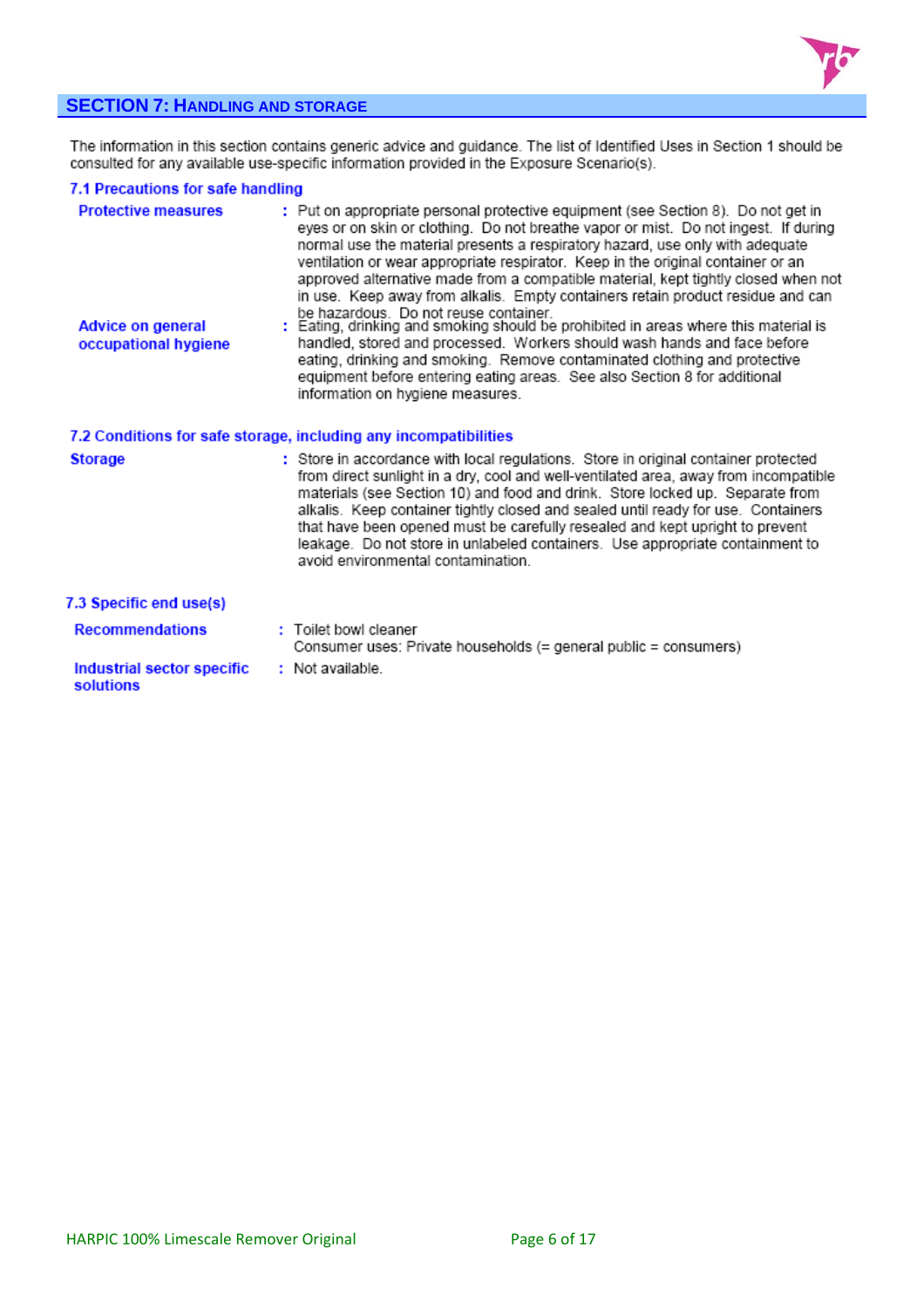

# **SECTION 8: EXPOSURE CONTROLS/PERSONAL PROTECTION**

The information in this section contains generic advice and guidance. The list of Identified Uses in Section 1 should be<br>consulted for any available use-specific information provided in the Exposure Scenario(s).

# **8.1 Control parameters**

# **Occupational exposure limits**

| Product/ingredient name                     |                               | <b>Exposure limit values</b>                                                                                                                                                                                                                                                                                                                                                                                                                                                                                                                                                                                                                                                                                                                                                                                                                                                                                                                                                                                          |
|---------------------------------------------|-------------------------------|-----------------------------------------------------------------------------------------------------------------------------------------------------------------------------------------------------------------------------------------------------------------------------------------------------------------------------------------------------------------------------------------------------------------------------------------------------------------------------------------------------------------------------------------------------------------------------------------------------------------------------------------------------------------------------------------------------------------------------------------------------------------------------------------------------------------------------------------------------------------------------------------------------------------------------------------------------------------------------------------------------------------------|
| <b>Europe</b>                               |                               |                                                                                                                                                                                                                                                                                                                                                                                                                                                                                                                                                                                                                                                                                                                                                                                                                                                                                                                                                                                                                       |
| Hydrogen chloride                           |                               | EU OEL (Europe, 12/2009). Notes: list of indicative<br>occupational exposure limit values<br>TWA: 5 ppm 8 hours.<br>TWA: 8 mg/m <sup>3</sup> 8 hours.<br>STEL: 10 ppm 15 minutes.<br>STEL: 15 mg/m <sup>3</sup> 15 minutes.                                                                                                                                                                                                                                                                                                                                                                                                                                                                                                                                                                                                                                                                                                                                                                                           |
| <b>Recommended monitoring</b><br>procedures | required.                     | : If this product contains ingredients with exposure limits, personal, workplace<br>atmosphere or biological monitoring may be required to determine the effectiveness<br>of the ventilation or other control measures and/or the necessity to use respiratory<br>protective equipment. Reference should be made to monitoring standards, such as<br>the following: European Standard EN 689 (Workplace atmospheres - Guidance for<br>the assessment of exposure by inhalation to chemical agents for comparison with<br>limit values and measurement strategy) European Standard EN 14042 (Workplace<br>atmospheres - Guide for the application and use of procedures for the assessment<br>of exposure to chemical and biological agents) European Standard EN 482<br>(Workplace atmospheres - General requirements for the performance of procedures<br>for the measurement of chemical agents) Reference to national guidance<br>documents for methods for the determination of hazardous substances will also be |
| 8.2 Manufacturer: Exposure controls         |                               |                                                                                                                                                                                                                                                                                                                                                                                                                                                                                                                                                                                                                                                                                                                                                                                                                                                                                                                                                                                                                       |
| <b>Appropriate engineering</b><br>controls  |                               | : If user operations generate dust, fumes, gas, vapor or mist, use process<br>enclosures, local exhaust ventilation or other engineering controls to keep worker<br>exposure to airborne contaminants below any recommended or statutory limits.                                                                                                                                                                                                                                                                                                                                                                                                                                                                                                                                                                                                                                                                                                                                                                      |
| <b>Individual protection measures</b>       |                               |                                                                                                                                                                                                                                                                                                                                                                                                                                                                                                                                                                                                                                                                                                                                                                                                                                                                                                                                                                                                                       |
| <b>Hygiene measures</b>                     |                               | : Wash hands, forearms and face thoroughly after handling chemical products,<br>before eating, smoking and using the lavatory and at the end of the working period.<br>Appropriate techniques should be used to remove potentially contaminated clothing.<br>Wash contaminated clothing before reusing. Ensure that eyewash stations and<br>safety showers are close to the workstation location.                                                                                                                                                                                                                                                                                                                                                                                                                                                                                                                                                                                                                     |
| <b>Eye/face protection</b>                  | required instead.             | : Safety eyewear complying with an approved standard should be used when a risk<br>assessment indicates this is necessary to avoid exposure to liquid splashes, mists,<br>gases or dusts. If contact is possible, the following protection should be worn,<br>unless the assessment indicates a higher degree of protection: chemical splash<br>goggles and/or face shield. If inhalation hazards exist, a full-face respirator may be                                                                                                                                                                                                                                                                                                                                                                                                                                                                                                                                                                                |
| <b>Skin protection</b>                      |                               |                                                                                                                                                                                                                                                                                                                                                                                                                                                                                                                                                                                                                                                                                                                                                                                                                                                                                                                                                                                                                       |
| <b>Hand protection</b>                      | estimated.                    | : Chemical-resistant, impervious gloves complying with an approved standard should<br>be worn at all times when handling chemical products if a risk assessment indicates<br>this is necessary. Considering the parameters specified by the glove manufacturer,<br>check during use that the gloves are still retaining their protective properties. It<br>should be noted that the time to breakthrough for any glove material may be<br>different for different glove manufacturers. In the case of mixtures, consisting of<br>several substances, the protection time of the gloves cannot be accurately<br>Permeation level 6, Penetration level 3 following EN374, taking into consideration                                                                                                                                                                                                                                                                                                                     |
|                                             |                               | the exposure of chemicals given in chapter 3.                                                                                                                                                                                                                                                                                                                                                                                                                                                                                                                                                                                                                                                                                                                                                                                                                                                                                                                                                                         |
| <b>Body protection</b>                      | before handling this product. | : Personal protective equipment for the body should be selected based on the task<br>being performed and the risks involved and should be approved by a specialist                                                                                                                                                                                                                                                                                                                                                                                                                                                                                                                                                                                                                                                                                                                                                                                                                                                    |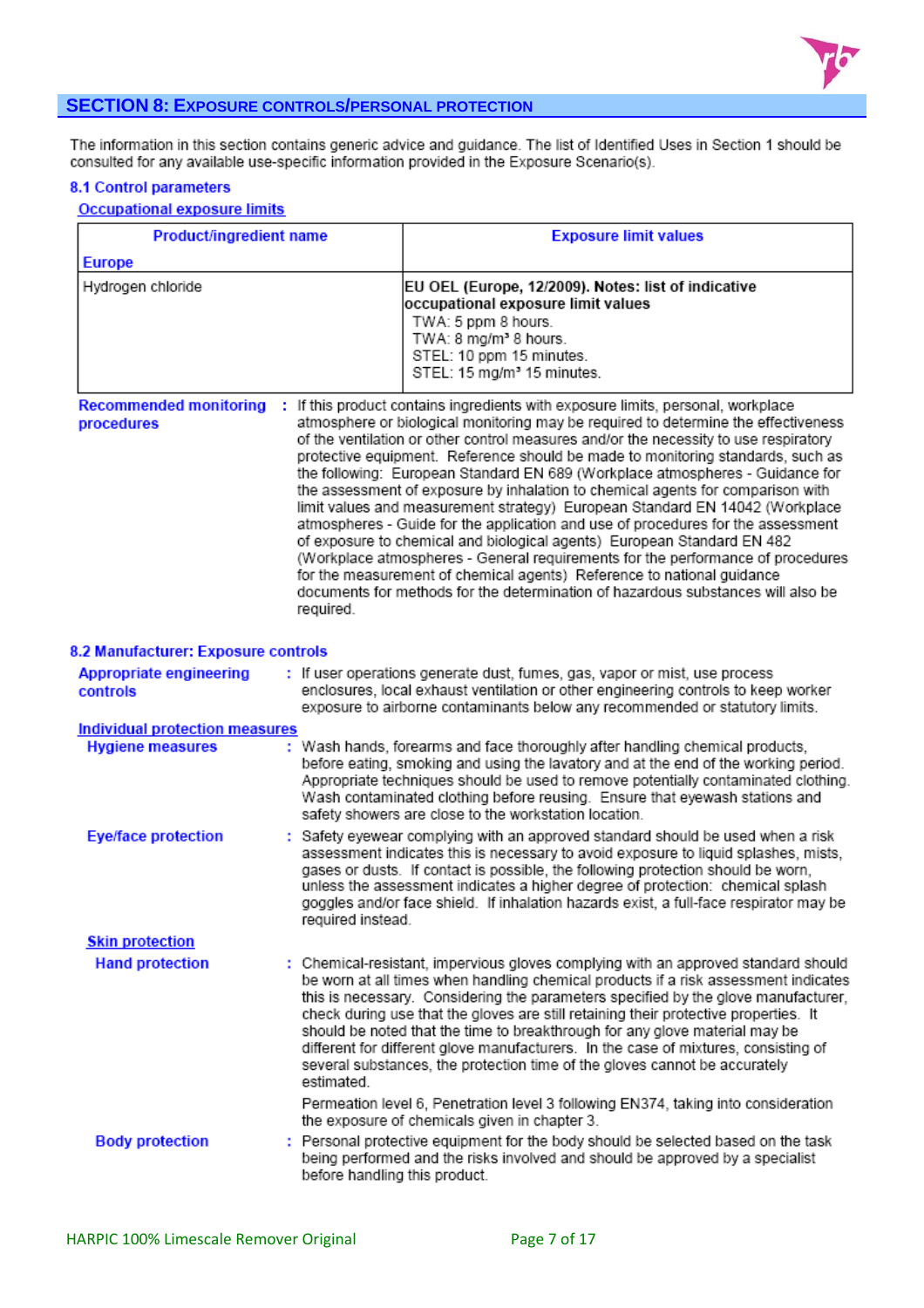

| Other skin protection                     | : Appropriate footwear and any additional skin protection measures should be<br>selected based on the task being performed and the risks involved and should be<br>approved by a specialist before handling this product.                                                                                                       |
|-------------------------------------------|---------------------------------------------------------------------------------------------------------------------------------------------------------------------------------------------------------------------------------------------------------------------------------------------------------------------------------|
| <b>Respiratory protection</b>             | : Use a properly fitted, air-purifying or air-fed respirator complying with an approved<br>standard if a risk assessment indicates this is necessary. Respirator selection<br>must be based on known or anticipated exposure levels, the hazards of the product<br>and the safe working limits of the selected respirator.      |
| <b>Environmental exposure</b><br>controls | : Emissions from ventilation or work process equipment should be checked to<br>ensure they comply with the requirements of environmental protection legislation.<br>In some cases, fume scrubbers, filters or engineering modifications to the process<br>equipment will be necessary to reduce emissions to acceptable levels. |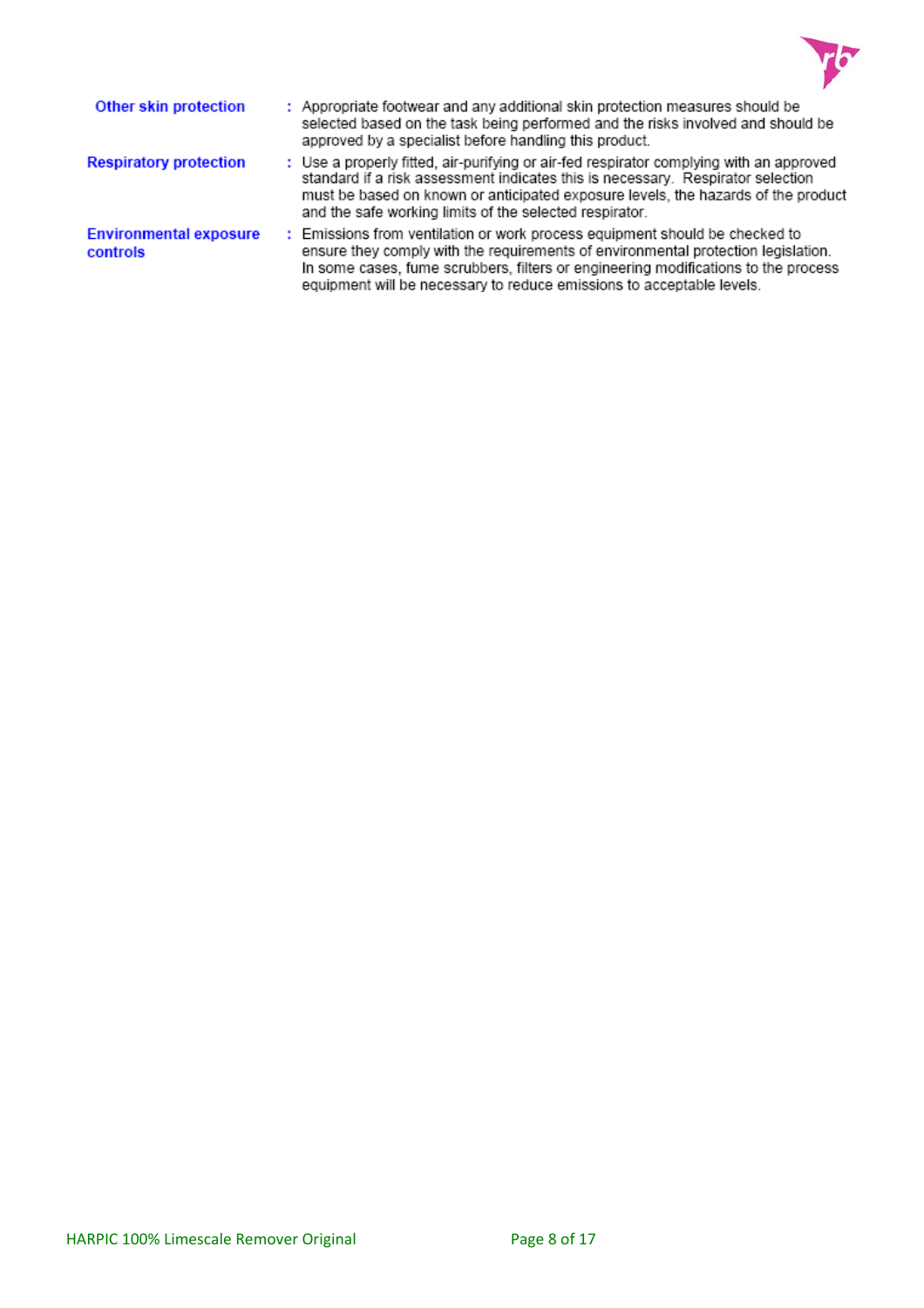

# **SECTION 9: PHYSICAL AND CHEMICAL PROPERTIES**

| 9.1 Information on basic physical and chemical properties |                                                                        |
|-----------------------------------------------------------|------------------------------------------------------------------------|
| Appearance                                                |                                                                        |
| <b>Physical state</b>                                     | : Liquid. [Clear.]                                                     |
| Color                                                     | : Blue. [Dark]                                                         |
| Odor                                                      | Characteristic                                                         |
| <b>Odor threshold</b>                                     | : Not available                                                        |
| pH                                                        | : <1 [Conc. (% w/w): 1%]                                               |
| Melting point/freezing point                              | : Not available                                                        |
| Initial boiling point and<br>boiling range                | : Not available                                                        |
| <b>Flash point</b>                                        | : Closed cup: >93.3°C                                                  |
| <b>Evaporation rate</b>                                   | : Not available                                                        |
| Flammability (solid, gas)                                 | : Not available                                                        |
| <b>Burning time</b>                                       | : Not applicable.                                                      |
| <b>Burning rate</b>                                       | Not applicable.                                                        |
| <b>Upper/lower flammability or</b><br>explosive limits    | : Not available.                                                       |
| <b>Vapor pressure</b>                                     | Not available                                                          |
| <b>Vapor density</b>                                      | : Not available                                                        |
| <b>Density</b>                                            | : 1.02 to 1.04 g/cm <sup>3</sup> [20°C]                                |
| Solubility(ies)                                           | : Easily soluble in the following materials: cold water and hot water. |
| Partition coefficient: n-octanol/<br>water                | : Not available.                                                       |
| <b>Decomposition temperature</b>                          | : Not available                                                        |
| <b>Viscosity</b>                                          | : Dynamic (room temperature): 200 to 400 mPa s                         |
| <b>Explosive properties</b>                               | : Not available.                                                       |
| <b>Oxidizing properties</b>                               | : Not available                                                        |
| <b>Corrosivity Remarks</b>                                | : May be corrosive to metals.                                          |

# 9.2 Other information

No additional information.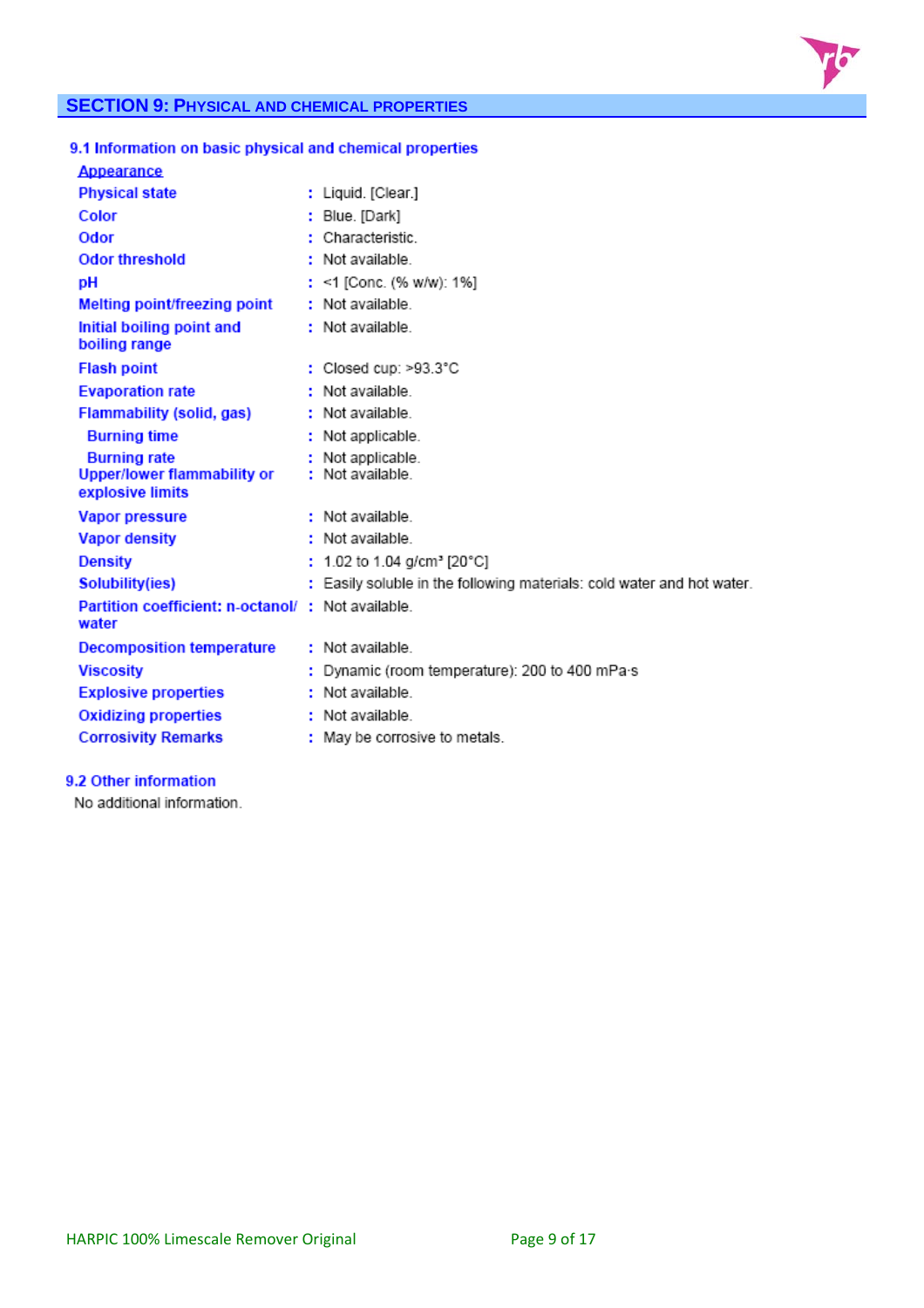

# **SECTION 10: STABILITY AND REACTIVITY**

| <b>10.1 Reactivity</b>                          | : No specific test data related to reactivity available for this product or its ingredients.                                                                                                                          |
|-------------------------------------------------|-----------------------------------------------------------------------------------------------------------------------------------------------------------------------------------------------------------------------|
| 10.2 Chemical stability                         | : The product is stable.                                                                                                                                                                                              |
| 10.3 Possibility of<br>hazardous reactions      | : Under normal conditions of storage and use, hazardous reactions will not occur.<br>Polymerization. : There are no data available on the mixture itself.                                                             |
| <b>10.4 Conditions to avoid</b>                 | : No specific data.                                                                                                                                                                                                   |
| 10.5 Incompatible materials                     | : Attacks many metals producing extremely flammable hydrogen gas which can form<br>explosive mixtures with air. Reactive or incompatible with the following materials:<br>alkalis Do not mix with household chemicals |
| <b>10.6 Hazardous</b><br>decomposition products | : Hazardous decomposition products : carbon oxides, Various Organic chemicals.                                                                                                                                        |
| <b>Instability Conditions</b>                   | : Not available.                                                                                                                                                                                                      |
| Instability temperature                         | : Not available.                                                                                                                                                                                                      |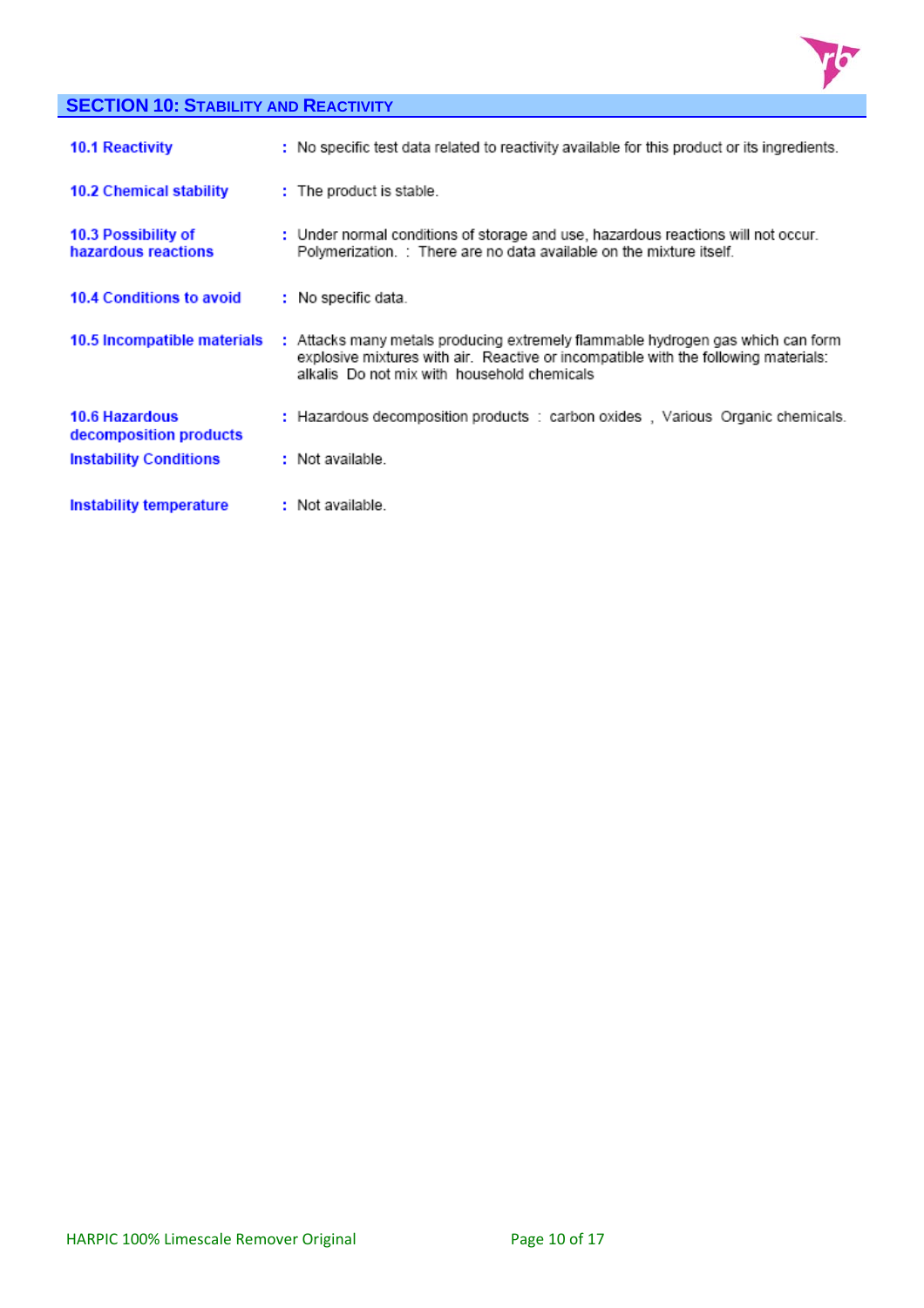

## 11.1 Information on toxicological effects

#### **Acute toxicity**

No known effect according to our database.

#### **Acute toxicity estimates**

| Route                       | <b>ATE value</b> |  |
|-----------------------------|------------------|--|
| Oral                        | 37037 mg/kg      |  |
| <b>Irritation/Corrosion</b> |                  |  |

| Product/ingredient name | <b>Result</b>          | <b>Species</b> | Score I                  | <b>Exposure</b>              | <b>Observation</b> |
|-------------------------|------------------------|----------------|--------------------------|------------------------------|--------------------|
| l Hydrogen chloride     | l Eves - Mild irritant | Rabbit         | $\overline{\phantom{a}}$ | 10.5 minutes<br>5 milligrams |                    |
|                         | l Skin - Mild irritant | Human          | $\overline{\phantom{a}}$ | 24 hours 4<br>IPercent       |                    |

#### **Sensitization**

No known effect according to our database.

#### **Mutagenicity**

No known effect according to our database.

#### Carcinogenicity

No known effect according to our database.

#### **Reproductive toxicity**

No known effect according to our database.

#### **Teratogenicity**

No known effect according to our database.

#### **Specific target organ toxicity (single exposure)**

| <b>Product/ingredient name</b> | Category   | <b>Route of</b><br>exposure | <b>Target organs</b>            |
|--------------------------------|------------|-----------------------------|---------------------------------|
| Hydrogen chloride              | Category 3 | Not applicable.             | Respiratory tract<br>irritation |

#### Specific target organ toxicity (repeated exposure)

No known effect according to our database.

#### **Aspiration hazard**

No known effect according to our database.

#### **Potential acute health effects**

| Eye contact         | : Causes serious eye damage.                                                                         |
|---------------------|------------------------------------------------------------------------------------------------------|
| Inhalation          | : May give off gas, vapor or dust that is very irritating or corrosive to the respiratory<br>system. |
| <b>Skin contact</b> | : Causes severe burns.                                                                               |
| Ingestion           | : May cause burns to mouth, throat and stomach.                                                      |

## Symptoms related to the physical, chemical and toxicological characteristics

| Eve contact | : Adverse symptoms may include the following:<br>pain<br>watering<br>redness |  |
|-------------|------------------------------------------------------------------------------|--|
| Inhalation  | : No specific data.                                                          |  |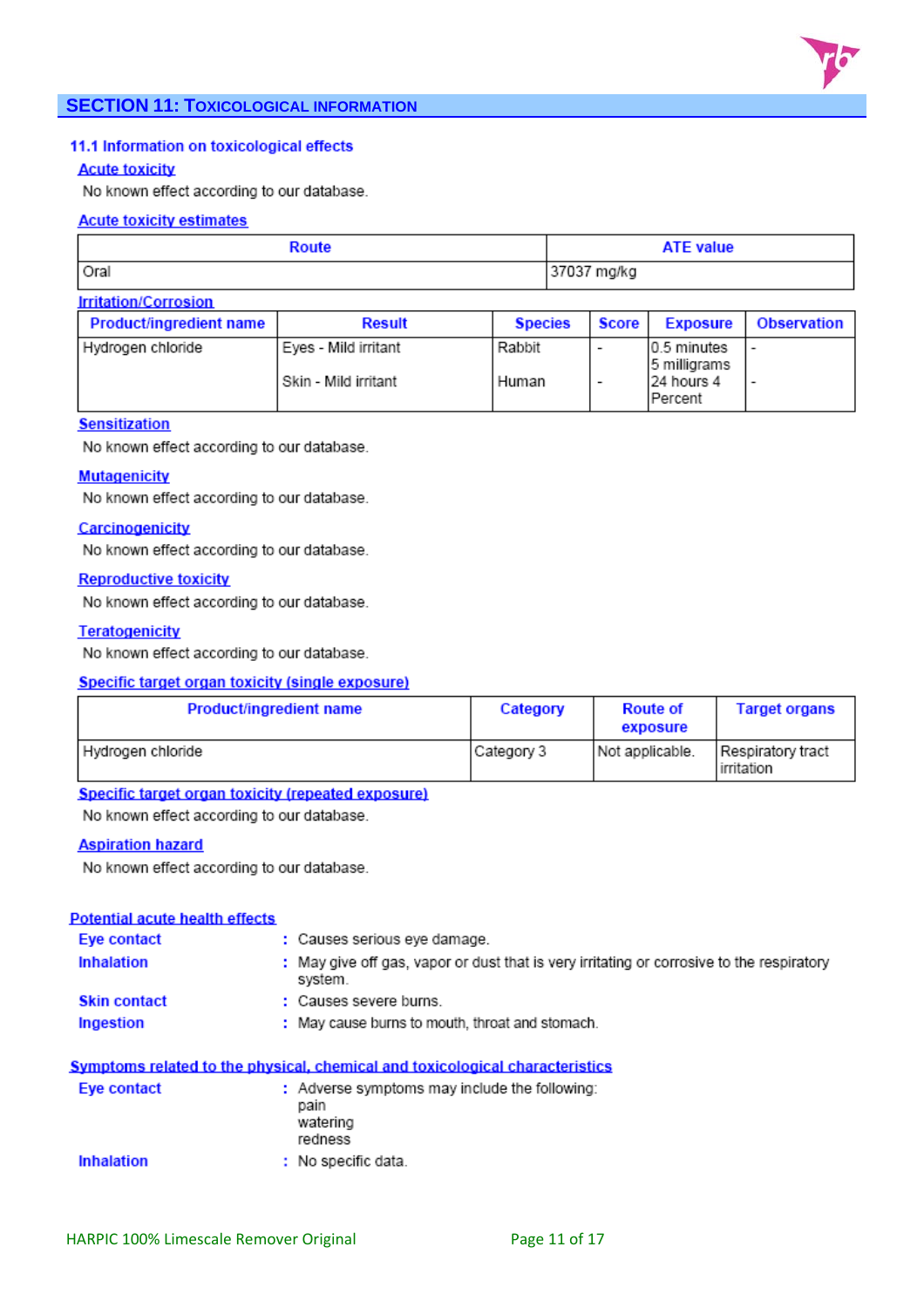

| <b>Skin contact</b>                     | : Adverse symptoms may include the following:<br>pain or irritation<br>redness<br>blistering may occur |
|-----------------------------------------|--------------------------------------------------------------------------------------------------------|
| Ingestion                               | : Adverse symptoms may include the following:<br>stomach pains                                         |
|                                         | Delayed and immediate effects and also chronic effects from short and long term exposure               |
| <b>Short term exposure</b>              |                                                                                                        |
| <b>Potential immediate</b><br>effects   | : Not available.                                                                                       |
| <b>Potential delayed effects</b>        | : Not available.                                                                                       |
| Long term exposure                      |                                                                                                        |
| <b>Potential immediate</b><br>effects   | : Not available                                                                                        |
| <b>Potential delayed effects</b>        | : Not available                                                                                        |
| <b>Potential chronic health effects</b> |                                                                                                        |
| Not available.                          |                                                                                                        |
| <b>Conclusion/Summary</b>               | : Not available                                                                                        |
| General                                 | : No known significant effects or critical hazards.                                                    |
| Carcinogenicity                         | No known significant effects or critical hazards.                                                      |
| <b>Mutagenicity</b>                     | No known significant effects or critical hazards.                                                      |
| <b>Teratogenicity</b>                   | : No known significant effects or critical hazards.                                                    |
| Developmental effects                   | : No known significant effects or critical hazards.                                                    |
| <b>Fertility effects</b>                | : No known significant effects or critical hazards.                                                    |
| <b>Other information</b>                | : Not available                                                                                        |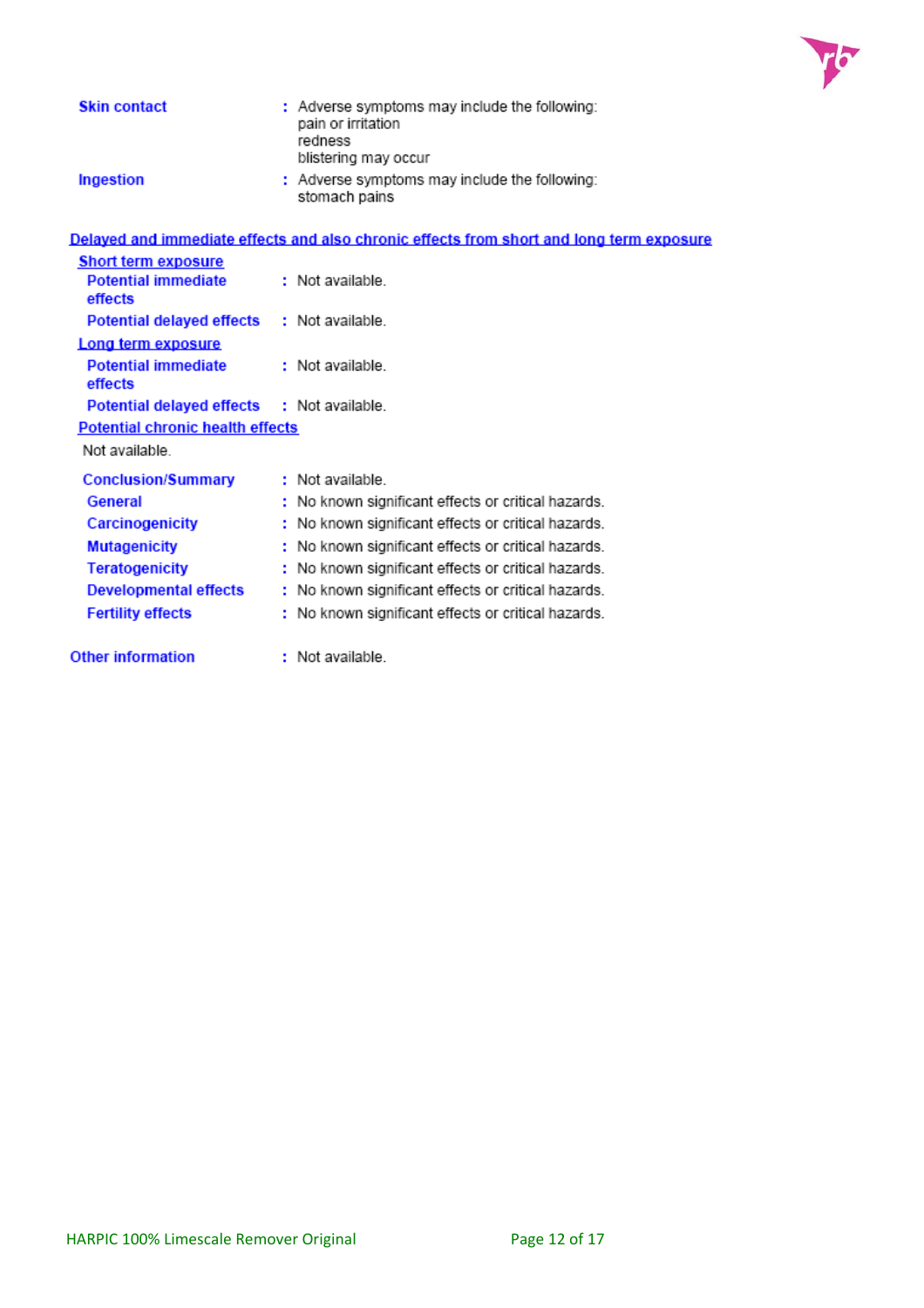

# **SECTION 12: ECOLOGICAL INFORMATION**

### **12.1 Toxicity**

| <b>Product/ingredient name</b>                                        | <b>Result</b>                                                        | <b>Species</b>                                                                                                      | <b>Exposure</b>      |
|-----------------------------------------------------------------------|----------------------------------------------------------------------|---------------------------------------------------------------------------------------------------------------------|----------------------|
| Hydrogen chloride                                                     | Acute LC50 240000 µg/l Marine water                                  | Crustaceans - Carcinus<br>l maenas - Adult                                                                          | 148 hours            |
| Quaternary ammonium<br>compounds, trimethyltallow<br>alkyl, chlorides | Acute LC50 282000 µg/l Fresh water<br>Acute LC50 80 µg/l Fresh water | l Fish - Gambusia affinis - Adult<br>  Fish - Pimephales promelas -<br>Juvenile (Fledgling, Hatchling,<br>Weanling) | 96 hours<br>96 hours |

#### 12.2 Persistence and degradability

No known effect according to our database.

**Conclusion/Summary** : The surfactant(s) contained in this preparation complies (comply) with the biodegradability criteria as laid down in Regulation (EC) No.648/2004 on detergents. Data to support this assertion are held at the disposal of the competent authorities of the Member States and will be made available to them, at their direct request or at the request of a detergent manufacturer.

## 12.3 Bioaccumulative potential

| <b>Product/ingredient name</b> LogP <sub>ow</sub> |      | <b>Potential</b> |
|---------------------------------------------------|------|------------------|
| Hydrogen chloride                                 | 0.25 | low              |

| <b>12.4 Mobility in soil</b> |  |  |
|------------------------------|--|--|
|                              |  |  |

| Soil/water partition     | : Not available. |
|--------------------------|------------------|
| <b>coefficient (Koc)</b> |                  |
| <b>Mobility</b>          | : Not available. |

| 12.5 Results of PBT and vPvB assessment |  |  |  |
|-----------------------------------------|--|--|--|
|-----------------------------------------|--|--|--|

| : Not applicable.<br>: Not applicable. |
|----------------------------------------|
|                                        |

12.6 Other adverse effects : No known significant effects or critical hazards.

Release of large quantities into water may cause a pH-change resulting in danger for aquatic life.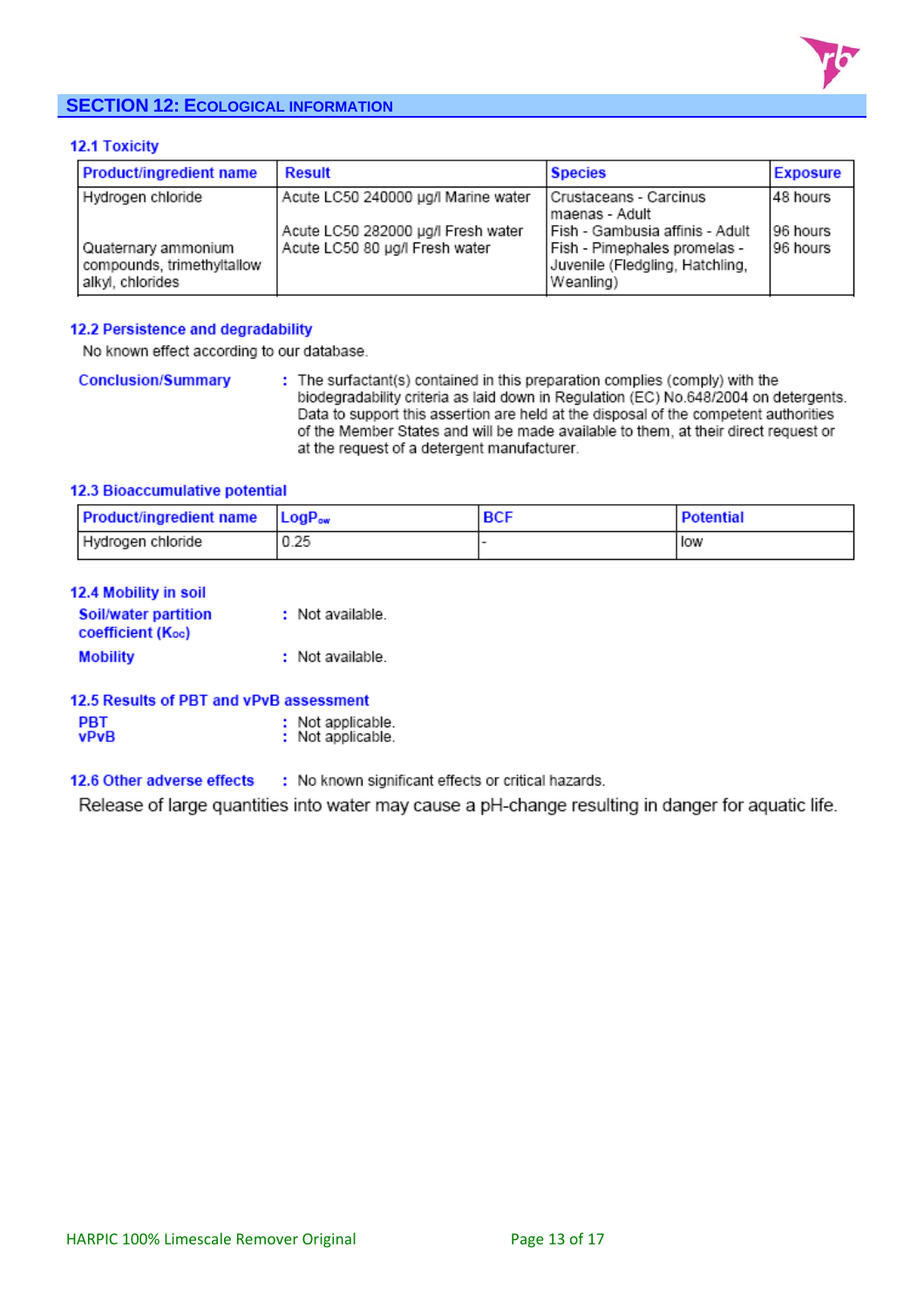

# **SECTION 13: DISPOSAL CONSIDERATIONS**

The information in this section contains generic advice and guidance. The list of Identified Uses in Section 1 should be consulted for any available use-specific information provided in the Exposure Scenario(s).

| 13.1 Waste treatment methods |  |
|------------------------------|--|
|------------------------------|--|

#### **Product**

#### **Methods of disposal** : Waste must be disposed of in accordance with federal, state and local environmental control regulations. Waste packaging should be recycled.

**Hazardous waste** : Yes. European waste catalogue (EWC)

| <b>Waste code</b>          | <b>Waste designation</b>                                                                                                                                                                                                                    |  |
|----------------------------|---------------------------------------------------------------------------------------------------------------------------------------------------------------------------------------------------------------------------------------------|--|
| 20 01 29*                  | detergents containing dangerous substances                                                                                                                                                                                                  |  |
| Packaging                  |                                                                                                                                                                                                                                             |  |
| <b>Methods of disposal</b> | : The generation of waste should be avoided or minimized wherever possible. Waste<br>packaging should be recycled. Incineration or landfill should only be considered<br>when recycling is not feasible.                                    |  |
| <b>Special precautions</b> | : This material and its container must be disposed of in a safe way. Empty containers<br>or liners may retain some product residues. Avoid dispersal of spilled material and<br>runoff and contact with soil, waterways, drains and sewers. |  |

# **SECTION 14: TRANSPORT INFORMATION**

For long distance transport of bulk material or shrunk pallet take into consideration sections 7 and 10.

|                                           | <b>ADR/RID</b>                                                                                                                                      | <b>ADN</b>                                                                             | <b>IMDG</b>                                                                            | <b>IATA</b>                                                                            |
|-------------------------------------------|-----------------------------------------------------------------------------------------------------------------------------------------------------|----------------------------------------------------------------------------------------|----------------------------------------------------------------------------------------|----------------------------------------------------------------------------------------|
| 14.1 UN number                            | UN1760                                                                                                                                              | UN1760                                                                                 | UN1760                                                                                 | UN1760                                                                                 |
| 14.2 UN proper<br>shipping name           | CORROSIVE LIQUID.<br>N.O.S. (Hydrogen<br>chloride, Tallowbis<br>(2-hydroxyethyl)amine)                                                              | CORROSIVE LIQUID.<br>N.O.S. (Hydrogen<br>chloride, Tallowbis<br>(2-hydroxyethyl)amine) | CORROSIVE LIQUID.<br>N.O.S. (Hydrogen<br>chloride, Tallowbis<br>(2-hydroxyethyl)amine) | Corrosive liquid, n.o.s.<br>(Hydrogen chloride,<br>Tallowbis<br>(2-hydroxyethyl)amine) |
| <b>14.3 Transport</b><br>hazard class(es) | 8                                                                                                                                                   | 8                                                                                      | 8                                                                                      | 8                                                                                      |
| 14.4 Packing<br>group                     | $\mathsf{II}$                                                                                                                                       | $\label{eq:1} \begin{array}{c} \vspace{0.05in} \Pi \end{array}$                        | Ш                                                                                      | Ш                                                                                      |
| 14.5<br><b>Environmental</b><br>hazards   | No.                                                                                                                                                 | No.                                                                                    | No.                                                                                    | No.                                                                                    |
| <b>Additional</b><br><b>information</b>   | <b>Hazard identification</b><br>number<br>80<br><b>Limited quantity</b><br>1 <sub>L</sub><br><b>Special provisions</b><br>274<br>Tunnel code<br>(E) | <b>Special provisions</b><br>274                                                       | <b>Limited quantity</b><br>1L<br>Emergency<br>schedules (EmS)<br>F-A, S-B              | See DG-List.                                                                           |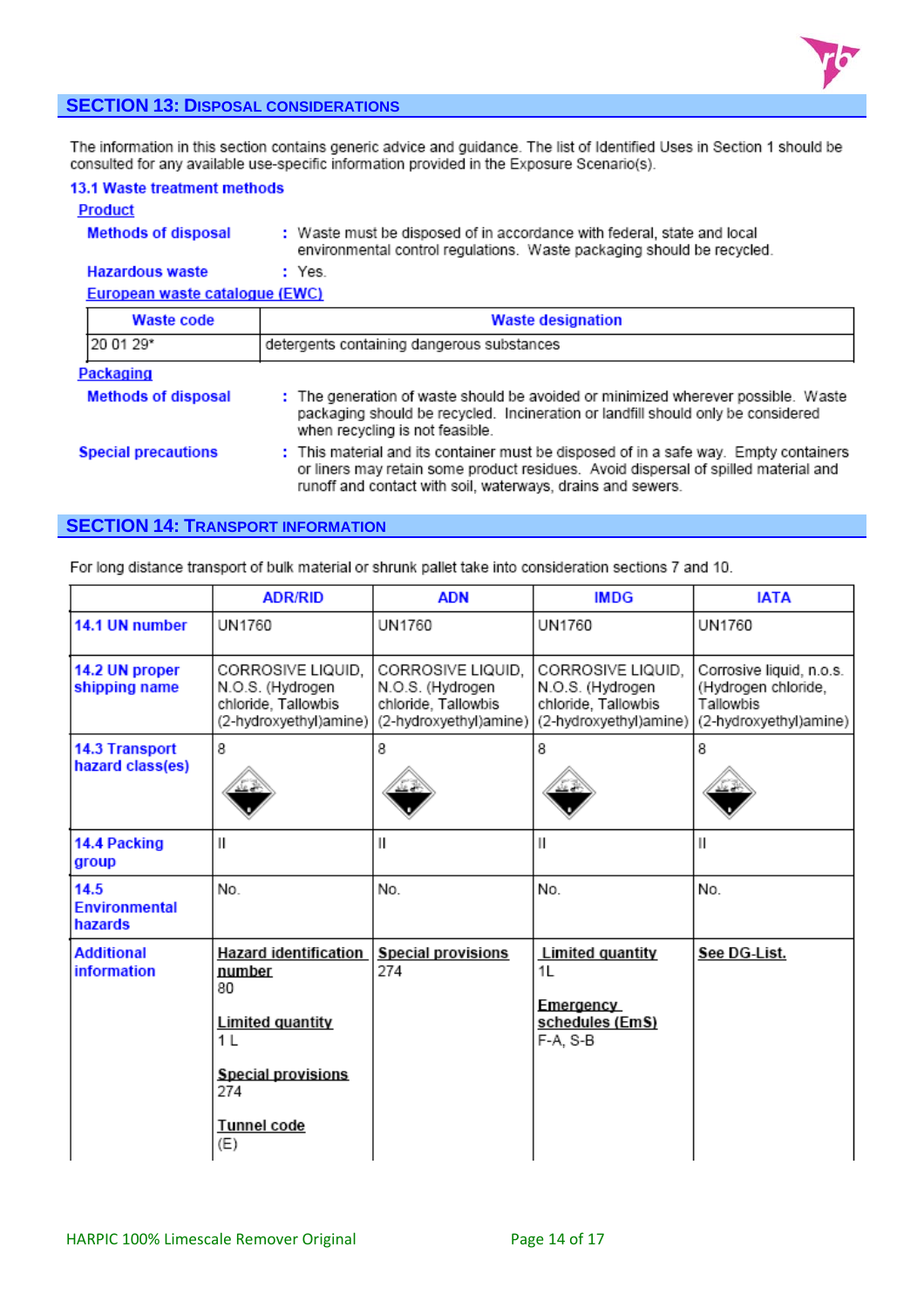

# **SECTION 15: REGULATORY INFORMATION**

|                                                                                                                                                          |  | Chemical Safety Assessment following regulation 1907/2006/EC: Not relevant.                                                                                                                         |
|----------------------------------------------------------------------------------------------------------------------------------------------------------|--|-----------------------------------------------------------------------------------------------------------------------------------------------------------------------------------------------------|
|                                                                                                                                                          |  | 15.1 Safety, health and environmental regulations/legislation specific for the substance or mixture                                                                                                 |
| <b>Annex XVII - Restrictions</b><br>on the manufacture,<br>placing on the market<br>and use of certain<br>dangerous substances,<br>mixtures and articles |  | : Not applicable.                                                                                                                                                                                   |
| Integrated pollution<br>prevention and control<br>list (IPPC) - Air                                                                                      |  | : Not listed                                                                                                                                                                                        |
| Integrated pollution<br>prevention and control<br>list (IPPC) - Water                                                                                    |  | : Not listed                                                                                                                                                                                        |
| <b>CMR Substances</b>                                                                                                                                    |  |                                                                                                                                                                                                     |
| None of the components are listed.                                                                                                                       |  |                                                                                                                                                                                                     |
| Storage code                                                                                                                                             |  | : 8                                                                                                                                                                                                 |
| <b>Storage code Reference:</b>                                                                                                                           |  | : TRGS 510 - Storage of hazardous substances in nonstationary containers                                                                                                                            |
| <b>Hazard class for water</b>                                                                                                                            |  | : 1 Appendix No. 4                                                                                                                                                                                  |
| <b>WGK: Notes</b>                                                                                                                                        |  | : - for bulk material, not applicable for product in domestic pack sizes. Administrative<br>Regulation on the Classification of Substances hazardous to waters into Water<br>Hazard Classes (VwVwS) |
| BPR: UK: UK-2016-1050-1-0001; ROI: IE/BPA 70043-1-1                                                                                                      |  |                                                                                                                                                                                                     |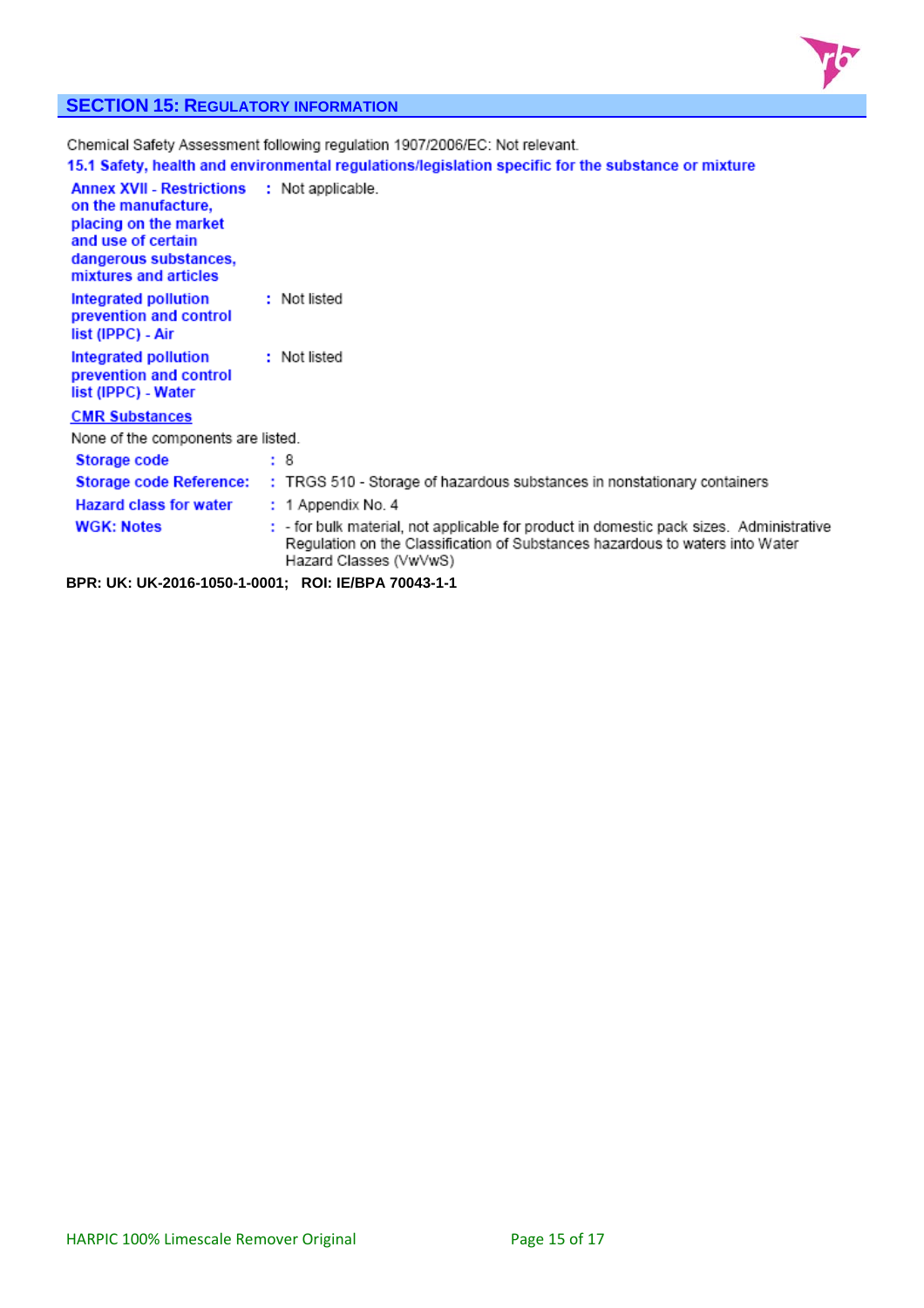

# **SECTION 16: OTHER INFORMATION**

| <b>Abbreviations and</b><br>acronyms<br><b>Key literature references</b>                                       | : ATE = Acute Toxicity Estimate<br>CLP = Classification, Labelling and Packaging Regulation [Regulation (EC) No.<br>1272/2008]<br>DNEL = Derived No Effect Level<br>EUH statement = CLP-specific Hazard statement<br>PNEC = Predicted No Effect Concentration<br>RRN = REACH Registration Number<br>: Not available. |                                                                                                                                                                                                                                                                                                                                                                                                                         |  |
|----------------------------------------------------------------------------------------------------------------|----------------------------------------------------------------------------------------------------------------------------------------------------------------------------------------------------------------------------------------------------------------------------------------------------------------------|-------------------------------------------------------------------------------------------------------------------------------------------------------------------------------------------------------------------------------------------------------------------------------------------------------------------------------------------------------------------------------------------------------------------------|--|
| and sources for data                                                                                           |                                                                                                                                                                                                                                                                                                                      |                                                                                                                                                                                                                                                                                                                                                                                                                         |  |
| Skin Corr. 1, H314                                                                                             | Classification according to Regulation (EC) No. 1272/2008 [CLP/GHS]                                                                                                                                                                                                                                                  |                                                                                                                                                                                                                                                                                                                                                                                                                         |  |
|                                                                                                                |                                                                                                                                                                                                                                                                                                                      | Procedure used to derive the classification according to Regulation (EC) No. 1272/2008 [CLP/GHS]                                                                                                                                                                                                                                                                                                                        |  |
|                                                                                                                | <b>Classification</b>                                                                                                                                                                                                                                                                                                | <b>Justification</b>                                                                                                                                                                                                                                                                                                                                                                                                    |  |
| Skin Corr. 1, H314                                                                                             |                                                                                                                                                                                                                                                                                                                      | Bridging principle "Substantially similar mixtures"                                                                                                                                                                                                                                                                                                                                                                     |  |
| <b>Europe</b><br><b>Full text of abbreviated H</b><br><b>statements</b><br><b>Full text of classifications</b> | : H302<br>Harmful if swallowed.<br>H314<br>H315<br>Causes skin irritation.<br>H318<br>Causes serious eye damage.<br>H319<br>Causes serious eye irritation.<br>H335<br>H400<br>Very toxic to aquatic life.<br>: Acute Tox. 4, H302                                                                                    | Causes severe skin burns and eye damage.<br>May cause respiratory irritation. (Respiratory tract irritation)<br>ACUTE TOXICITY (oral) - Category 4                                                                                                                                                                                                                                                                      |  |
| [CLP/GHS]                                                                                                      | Aquatic Acute 1, H400<br>Eye Dam. 1, H318<br>Eye Irrit. 2, H319<br>Skin Corr. 1, H314<br>Skin Corr. 1A, H314<br>Skin Corr. 1B, H314<br>Skin Corr. 1C, H314<br>STOT SE 3, H335<br>(Respiratory tract<br>irritation)                                                                                                   | AQUATIC HAZARD (ACUTE) - Category 1<br>SERIOUS EYE DAMAGE/ EYE IRRITATION - Category 1<br>SERIOUS EYE DAMAGE/ EYE IRRITATION - Category 2<br>SKIN CORROSION/IRRITATION - Category 1<br>SKIN CORROSION/IRRITATION - Category 1A<br>SKIN CORROSION/IRRITATION - Category 1B<br>SKIN CORROSION/IRRITATION - Category 1C<br>SPECIFIC TARGET ORGAN TOXICITY (SINGLE<br>EXPOSURE) (Respiratory tract irritation) - Category 3 |  |
| <b>Full text of abbreviated R</b><br>phrases                                                                   | R34- Causes burns.                                                                                                                                                                                                                                                                                                   | : R22- Harmful if swallowed.<br>R41- Risk of serious damage to eyes.<br>R37- Irritating to respiratory system.<br>R50- Very toxic to aquatic organisms.                                                                                                                                                                                                                                                                 |  |
| <b>Full text of classifications</b><br>[DSD/DPD]                                                               | : C - Corrosive<br>Xn - Harmful<br>Xi - Irritant                                                                                                                                                                                                                                                                     | N - Dangerous for the environment                                                                                                                                                                                                                                                                                                                                                                                       |  |

This document complements the technical usage instructions but does not replace them. The information contained herein is based on our best current knowledge of the product concerned, and is given in good faith. The attention of recipients is drawn to (amongst other things) the element of risk consequent to use of the product other than that for which it was intended.

In no way does this document remove the need of the recipient of the product to fully understand and apply statutory requirements. It is the recipient's sole responsibility to take due precautions relative to the use made of the product. All information contained herein is only to assist the recipient in fulfilling their statutory duty connected with the use of hazardous materials.

This Document may be entitled Product Safety Data Sheet as required by REACH (Registration, Evaluation, Authorisation and restriction of Chemicals) Annex II OR Product Data Information Sheet where a product is not required to be supported by a full REACH compliant SDS (e.g. not classified as hazardous or out of scope, such as cosmetics). Changes from the previous version are given in Section 1.

#### HARPIC 100% Limescale Remover Original **Bank 19 and 18 Page 16 of 17**